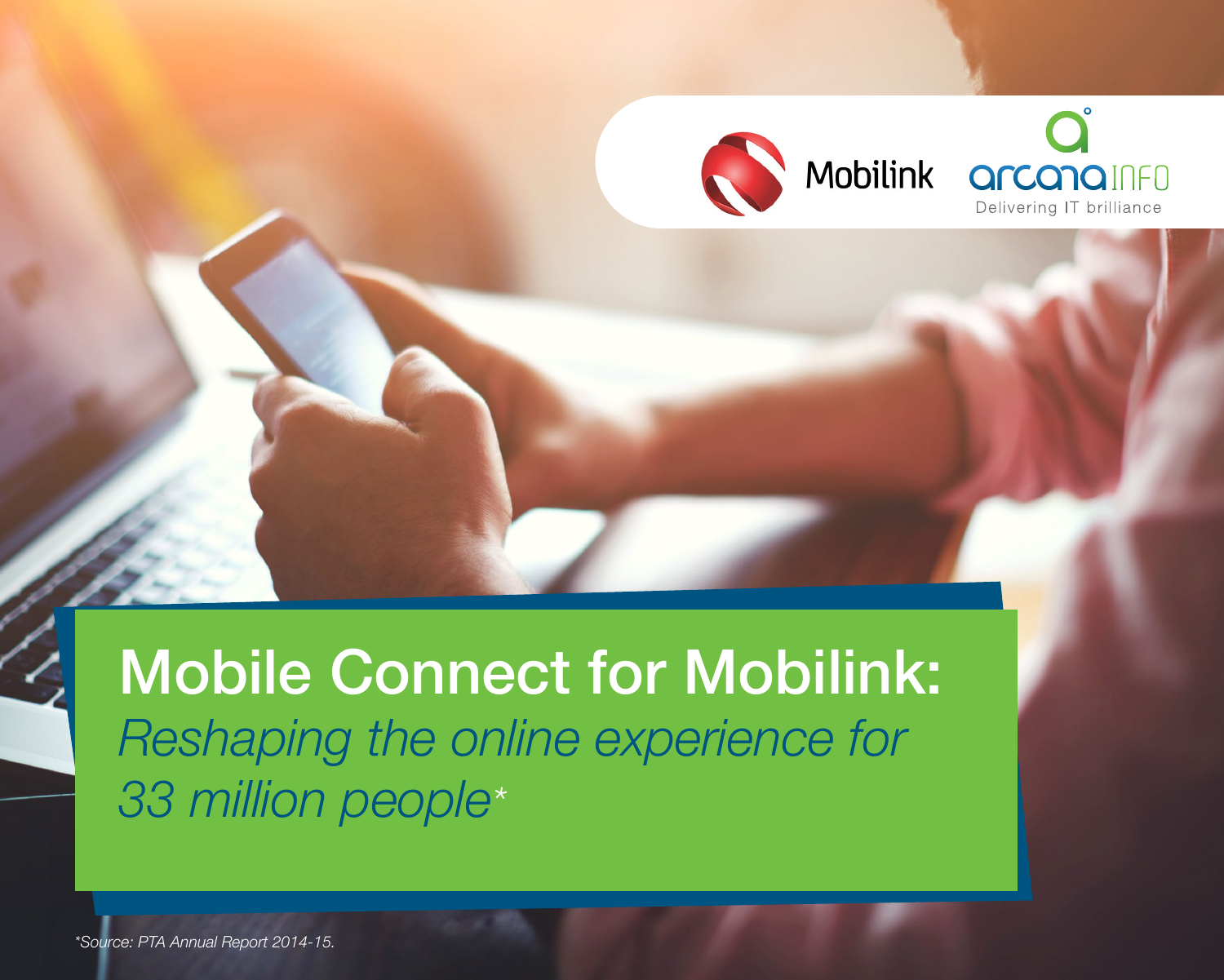

## Project Overview

#### The largest telecom operator in Pakistan to bring mobile integration solutions to its subscribers

Mobilink PMCL has a subscriber base of over 33 million people\*. These millions of people have access to the internet and create billions of possibilities where mobile integration could play an integral part.

Considering the importance, Mobilink asked Arcana Info to offer a mobile integration solution which would offer all its users free-of-cost password-less entry for their online IDs.

Arcana's Software & Apps division deployed Mobile Connect, a mobile technology that enables each mobile number to represent a single unique ID for the web. The result? *Millions of login attempts each day avoid passwords without compromising on security one bit.*

Mobile Connect is the latest standard in 2-factor authentication and passcode-less access to online identities. Whether you're shopping, applying for a job or simply logging into a social media channel, this technology can help completely avoid passwords with simple one-time integration.

Our team spent over 1,200 man hours to successfully deploy the complete solution.

#### *\*Source: PTA Annual Report 2014-15.*

Mobile Connect for Mobilink: Reshaping the online experience for 33 million people 01 million connect for Mobilink: 01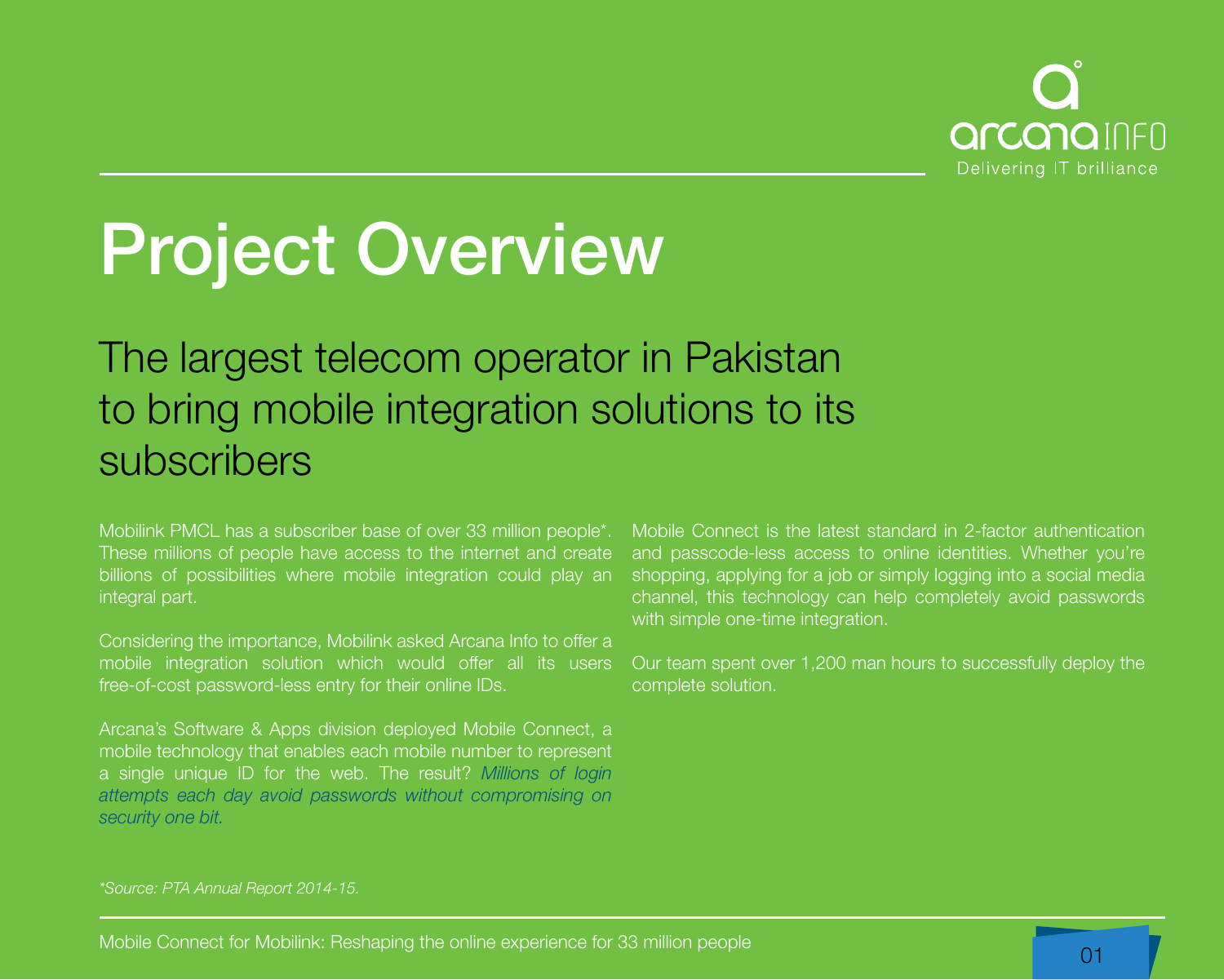

## Solution Overview

Mobile Connect enables Mobilink's 33 million+ subscribers<sup>\*</sup> to use their number to create safe, secure and unique user IDs for the web.

Gone are the days when you needed to remember email IDs and confusing passcodes to log in. With decreasing patience for latency, user registration and retention was a big challenge for websites and online stores that was keeping them from harnessing the true potential of mobile and social technologies.

Mobile Connect enables Mobilink users to use their phone caller ID as their log-in credentials. Suppose you need to buy something online. Instead of remembering your email-based user ID and password requesting a new one because you forgot yours, simply log-in using your Mobilink number.

*"With Mobile Connect, we made simple & secure web access possible for over 33 million people."*

*Mobilink's testimony*

*\*Source: PTA Annual Report 2014-15.*

Mobile Connect for Mobilink: Reshaping the online experience for 33 million people 02 million between 1980 million people 02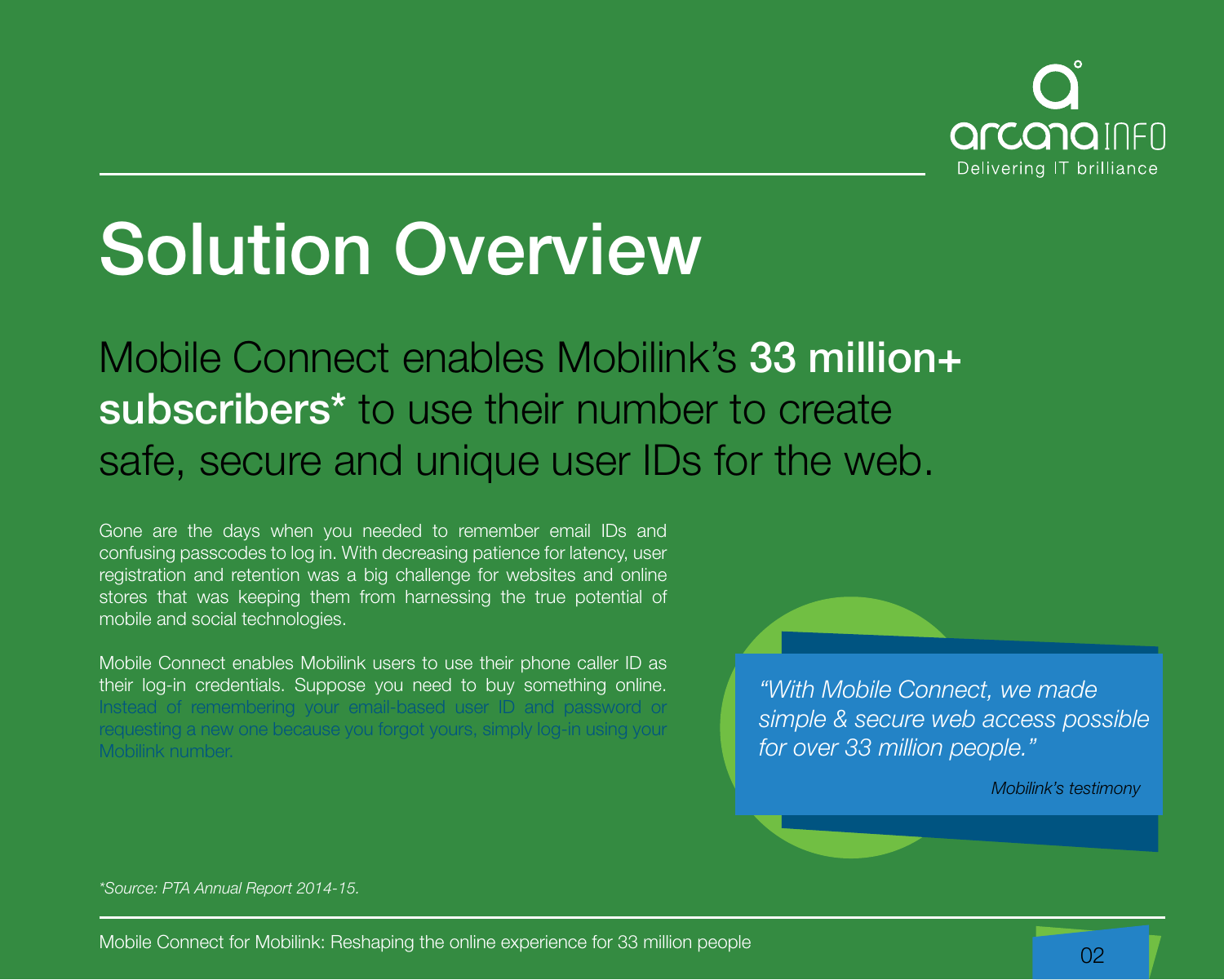

# Rozee on Mobile Connect

See how Mobile Connect will enable Pakistan's leading job portal, Rozee, to make password-less access possible for job seekers.

Mobile Connect is also currently available for the customers of www.homeshopping.pk and www.goghoom.com.



*1. Choose the Mobile Connect Login option*



*4. A pop-up notification will ask you to allow Mobile Connect Login*

| Ÿ.<br>Convenient<br>Private<br>Secure<br>Learn more $($ )<br><b>Connecting you</b><br>Mobile Connect is a secure way to log into<br>websites and applications, without having to<br>remember multiple usernames and passwords.<br>To use Mobile Connect you need to be directed to<br>your mobile network. Just enter your mobile<br>number below to continue.<br>Mobile number (including country code)<br>+923021234123<br><b>Next</b><br>$2_{\text{ABC}}$<br>$3$ DEF<br>$5$ JKL<br>$4$ GHI<br>$6$ mno<br>$8$ TUV<br>$\overline{I}$ PQRS<br>$\mathsf{x}$<br>$\star$ #<br>2. Input your Mobilink Caller ID | discover.mobileconnect.io/ | $\sqrt{2}$ |
|-------------------------------------------------------------------------------------------------------------------------------------------------------------------------------------------------------------------------------------------------------------------------------------------------------------------------------------------------------------------------------------------------------------------------------------------------------------------------------------------------------------------------------------------------------------------------------------------------------------|----------------------------|------------|
|                                                                                                                                                                                                                                                                                                                                                                                                                                                                                                                                                                                                             |                            |            |
|                                                                                                                                                                                                                                                                                                                                                                                                                                                                                                                                                                                                             |                            |            |
|                                                                                                                                                                                                                                                                                                                                                                                                                                                                                                                                                                                                             |                            |            |
|                                                                                                                                                                                                                                                                                                                                                                                                                                                                                                                                                                                                             |                            |            |
|                                                                                                                                                                                                                                                                                                                                                                                                                                                                                                                                                                                                             |                            |            |
|                                                                                                                                                                                                                                                                                                                                                                                                                                                                                                                                                                                                             |                            |            |
|                                                                                                                                                                                                                                                                                                                                                                                                                                                                                                                                                                                                             |                            |            |
|                                                                                                                                                                                                                                                                                                                                                                                                                                                                                                                                                                                                             |                            |            |
|                                                                                                                                                                                                                                                                                                                                                                                                                                                                                                                                                                                                             |                            |            |
|                                                                                                                                                                                                                                                                                                                                                                                                                                                                                                                                                                                                             |                            |            |
|                                                                                                                                                                                                                                                                                                                                                                                                                                                                                                                                                                                                             |                            |            |
|                                                                                                                                                                                                                                                                                                                                                                                                                                                                                                                                                                                                             |                            |            |
|                                                                                                                                                                                                                                                                                                                                                                                                                                                                                                                                                                                                             |                            |            |
|                                                                                                                                                                                                                                                                                                                                                                                                                                                                                                                                                                                                             |                            |            |
|                                                                                                                                                                                                                                                                                                                                                                                                                                                                                                                                                                                                             |                            |            |
|                                                                                                                                                                                                                                                                                                                                                                                                                                                                                                                                                                                                             |                            |            |
|                                                                                                                                                                                                                                                                                                                                                                                                                                                                                                                                                                                                             |                            |            |
|                                                                                                                                                                                                                                                                                                                                                                                                                                                                                                                                                                                                             |                            |            |
|                                                                                                                                                                                                                                                                                                                                                                                                                                                                                                                                                                                                             |                            |            |

Accept Mobile Connect Login

the same app.

Cancel

1. Yes, ok 2. No thanks

Your number may be shared with

Send

3

 $6 \overline{6}$ 

 $\overline{9}$ 

 $\bullet$ 

*5. Allow your Mobilink Caller ID to* 

. . . .

 $2<sup>1</sup>$ 

5

8

 $\Omega$ 

*be shared*

 $\overline{4}$ 

 $\overline{7}$ 



*account, accept the Mobile Connect Privacy Policy.*



*6. Your Mobile Connect ID is now live - integrate it with your ID for future hassle-free access*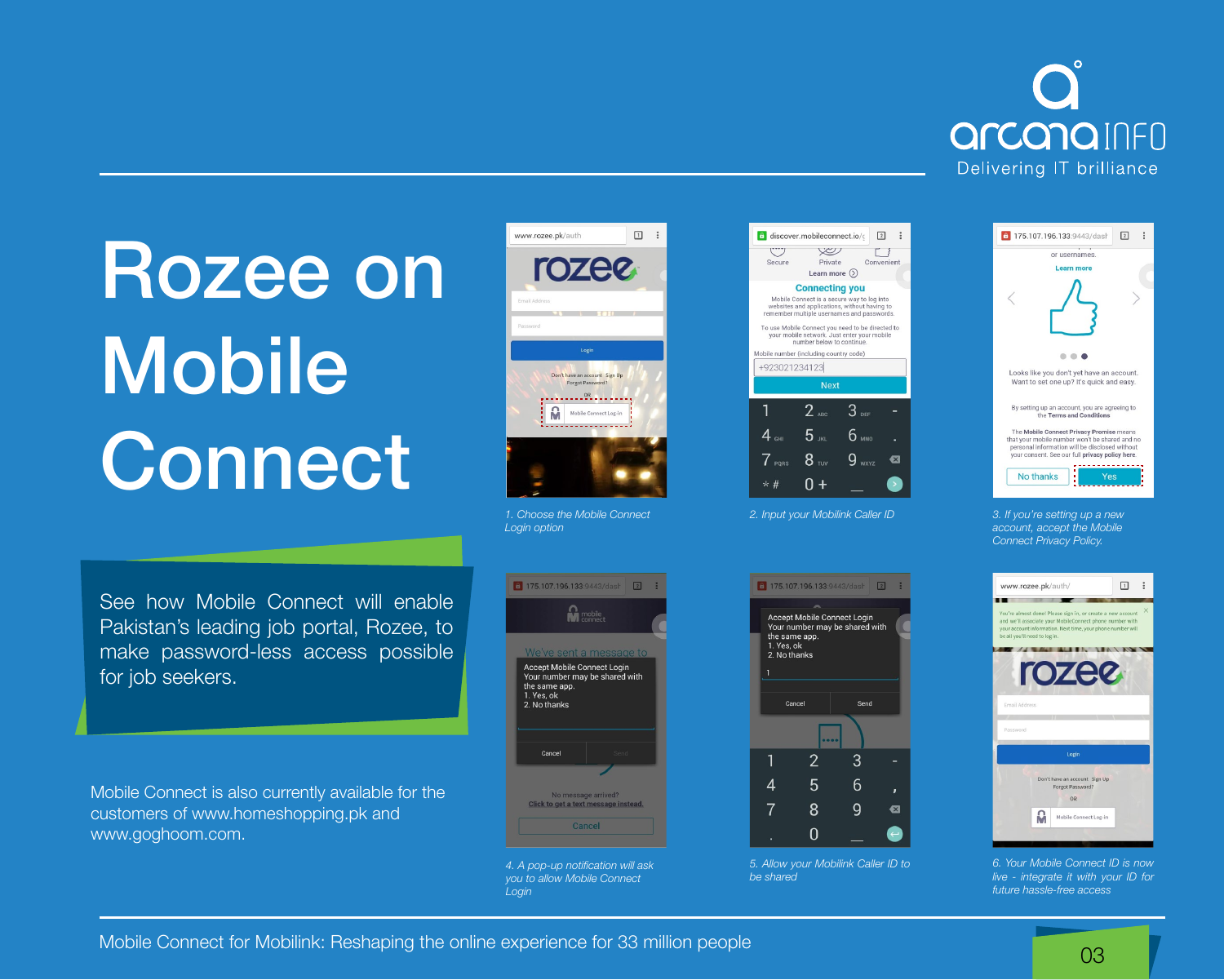

## Benefits of Mobile Connect



Single point of access for 33 million+ people\*



2-point verification for added security



Simple and secure with unique caller ID



One-time integration for future password-less access



Provide remote access to anyone, anytime, anywhere

*"Mobile Connect will enable us to bring the complete mobile experience to our customers."*

*Mobilink's testimony*

*\*Source: PTA Annual Report 2014-15.*

Mobile Connect for Mobilink: Reshaping the online experience for 33 million people 04 million by 100 million people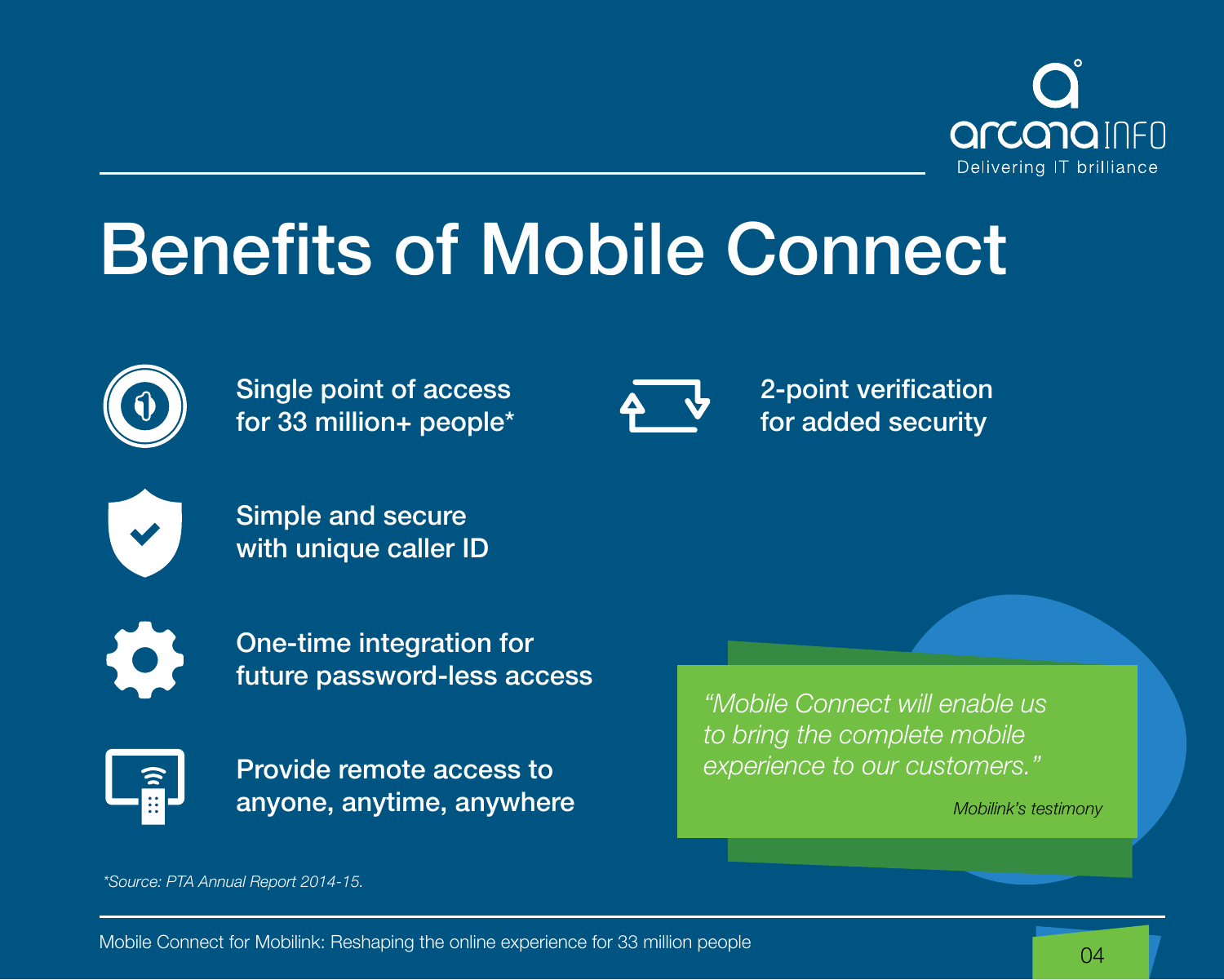

### The team's verdict



"Working in a state-of-the-art environment such as Mobilink's was a pleasure. Their team has in-depth knowledge of the latest mobile technologies and when you are on the same page as the client; it caters for an excellent experience heading the project."

*- Hameed ur Rehman, GM Software and Applications*

"Mobilink's Project Management team was in sync with our EPMO core. Because of this, the Mobile Connect project avoided communication bottlenecks and all set objectives were met."

*-Syed Aun Bukhari, Sr. Manager EPMO*





"Mobilink's technical teams have strong grip on the latest mobile technologies. They helped me and my team along the project and this contributed immensely towards its success. It was an honor implementing Mobile Connect for Mobilink."

*-Fahad Hassan, Sr. Software Developer*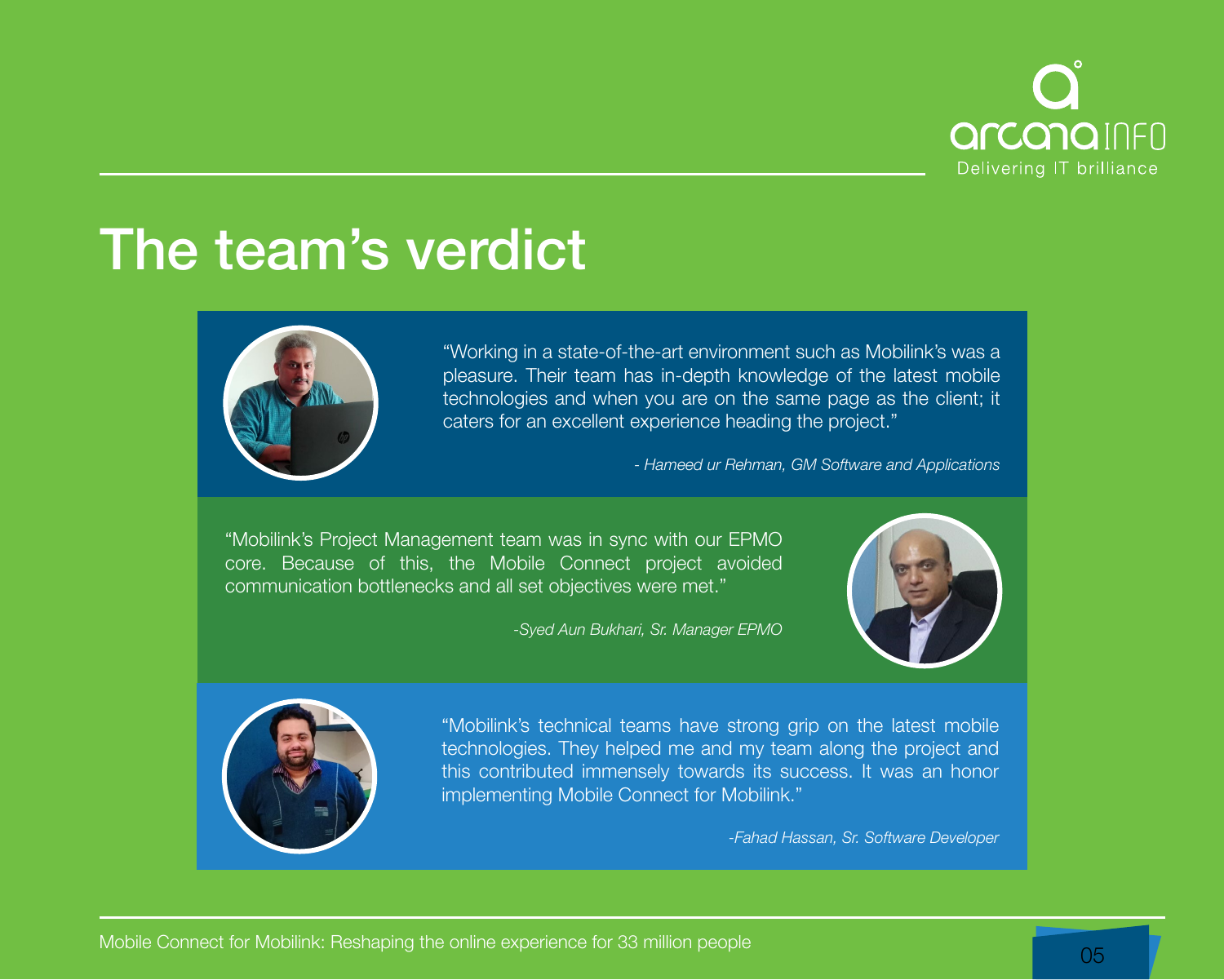

### The future for passwords & mobile



*Steve Jillings, CEO of Telesign, a global leader in mobile security solutions, speaks about the future of passwords and the need to have dual-authentication procedures in place. With your mobile phone, not only is logging in quicker, but safer too.*

*Video not opening? Watch it here: www.youtube.com/watch?v=R-WXc--Pg7s*